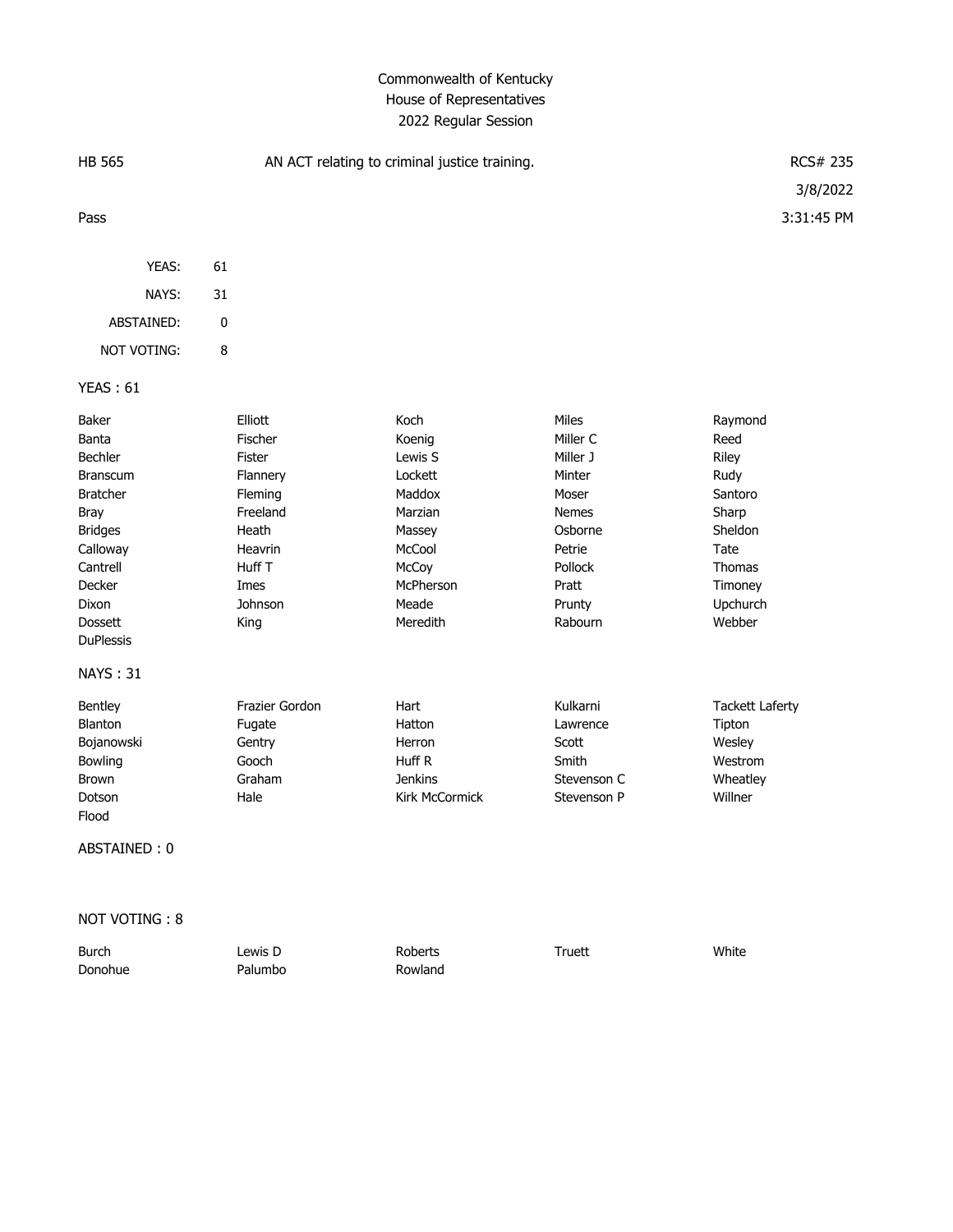## **COMMONWEALTH OF KENTUCKY SENATE 2022 Regular Session**

| <b>HB 565</b>             |              | AN ACT relating to criminal justice training. |                |             |            |  |
|---------------------------|--------------|-----------------------------------------------|----------------|-------------|------------|--|
|                           |              |                                               |                |             | 3/23/2022  |  |
| PASS HB 565 w/ scs1 scta1 |              |                                               |                |             | 5:11:21 PM |  |
|                           |              |                                               |                |             |            |  |
| YEAS:                     | 36           |                                               |                |             |            |  |
| NAYS:                     | $\mathbf{1}$ |                                               |                |             |            |  |
| PASSES:                   | 0            |                                               |                |             |            |  |
| NOT VOTING:               | $\mathbf{1}$ |                                               |                |             |            |  |
| <b>YEAS: 36</b>           |              |                                               |                |             |            |  |
| Alvarado                  |              | Harper Angel                                  | Parrett        | Thomas      |            |  |
| Berg                      |              | Higdon                                        | Raque Adams    | Turner      |            |  |
| Carpenter                 |              | Hornback                                      | Schickel       | Webb        |            |  |
| Carroll                   |              | Howell                                        | Schroder       | West        |            |  |
| Castlen                   |              | McDaniel                                      | Smith          | Westerfield |            |  |
| Douglas                   |              | Meredith                                      | Southworth     | Wheeler     |            |  |
| Embry                     |              | <b>Mills</b>                                  | <b>Stivers</b> | Wilson      |            |  |
| Girdler                   |              | Neal                                          | Storm          | Wise        |            |  |
| Givens                    |              | <b>Nemes</b>                                  | Thayer         | Yates       |            |  |
| NAYS: 1                   |              |                                               |                |             |            |  |
| McGarvey                  |              |                                               |                |             |            |  |
| PASSES: 0                 |              |                                               |                |             |            |  |

## NOT VOTING : 1

Kerr